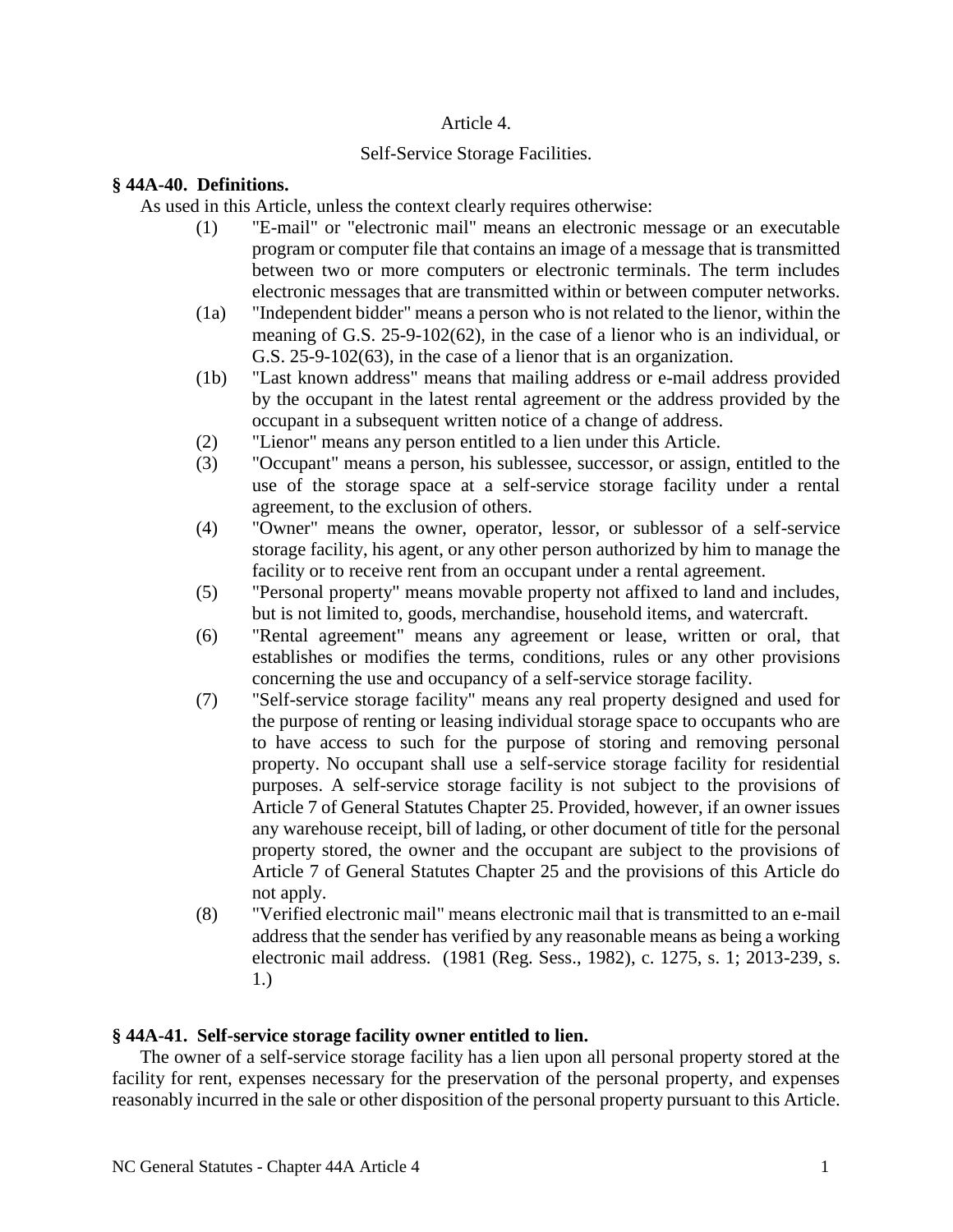This lien shall not have priority over any security interest which is perfected at the time the occupant stores the property at the self-service storage facility. For purposes of this Article, to identify an existing security interest in stored property, the owner shall conduct an online search for Uniform Commercial Code financing statements filed with the Office of the Secretary of State in the name of the occupant. (1981 (Reg. Sess., 1982), c. 1275, s. 1; 2009-201, s. 1.)

### **§ 44A-42. When self-service storage facility lien arises and terminates.**

The lien conferred under this Article arises only when the owner acquires possession of the property stored in the self-service storage facility; and it shall terminate when the owner relinquishes possession of the property upon which the lien might be claimed, or when the occupant or any other person having a security or other interest in the property tenders prior to sale the amount of the rent, plus the expenses incurred by the owner for the preservation of the property. The reacquisition of possession of the property stored in the self-service storage facility, which was relinquished, shall not reinstate the lien. (1981 (Reg. Sess., 1982), c. 1275, s. 1.)

#### **§ 44A-43. Enforcement of self-service storage facility lien.**

(a) If the rent and other charges for which the lien is claimed under this Article remain unpaid or unsatisfied for 15 days following the maturity of the obligation to pay rent, the owner may enforce the lien by a public sale or other disposition of the property as provided in this section. The owner may bring an action to collect rent and other charges in any court of competent jurisdiction at any time following the maturity of the obligation to pay the rent.

The occupant or any other person having a security or other interest in the property stored in the self-service storage facility may bring an action to request the immediate possession of the property, at any time following the assertion of the lien by the owner. Before such possession is granted, the occupant or the person with a security or other interest in the property shall pay the amount of the lien asserted to the clerk of court in which the action is pending, or post a bond for double the amount. The clerk shall then issue an order to the owner to relinquish possession of the property to the occupant or other party.

- (b) Notice and Hearing:
	- (1) If the property upon which the lien is claimed is a motor vehicle, the lienor, following the expiration of the 15-day period provided by subsection (a), shall give notice to the Division of Motor Vehicles that a lien is asserted and that a sale is proposed. The lienor shall remit to the Division a fee of two dollars (\$2.00); and shall also furnish the Division with the last known address of the occupant. The Division of Motor Vehicles shall issue notice by certified mail, return receipt requested to the person having legal title to the vehicle, if reasonably ascertainable, and to the occupant, if different, at his last known address. The notice shall:
		- a. State: (i) that a lien is being asserted against the specific vehicle by the lienor or owner of the self-service storage facility, (ii) that the lien is being asserted for rental charges at the self-service storage facility, (iii) the amount of the lien, and (iv) that the lienor intends to sell or otherwise dispose of the vehicle in satisfaction of the lien;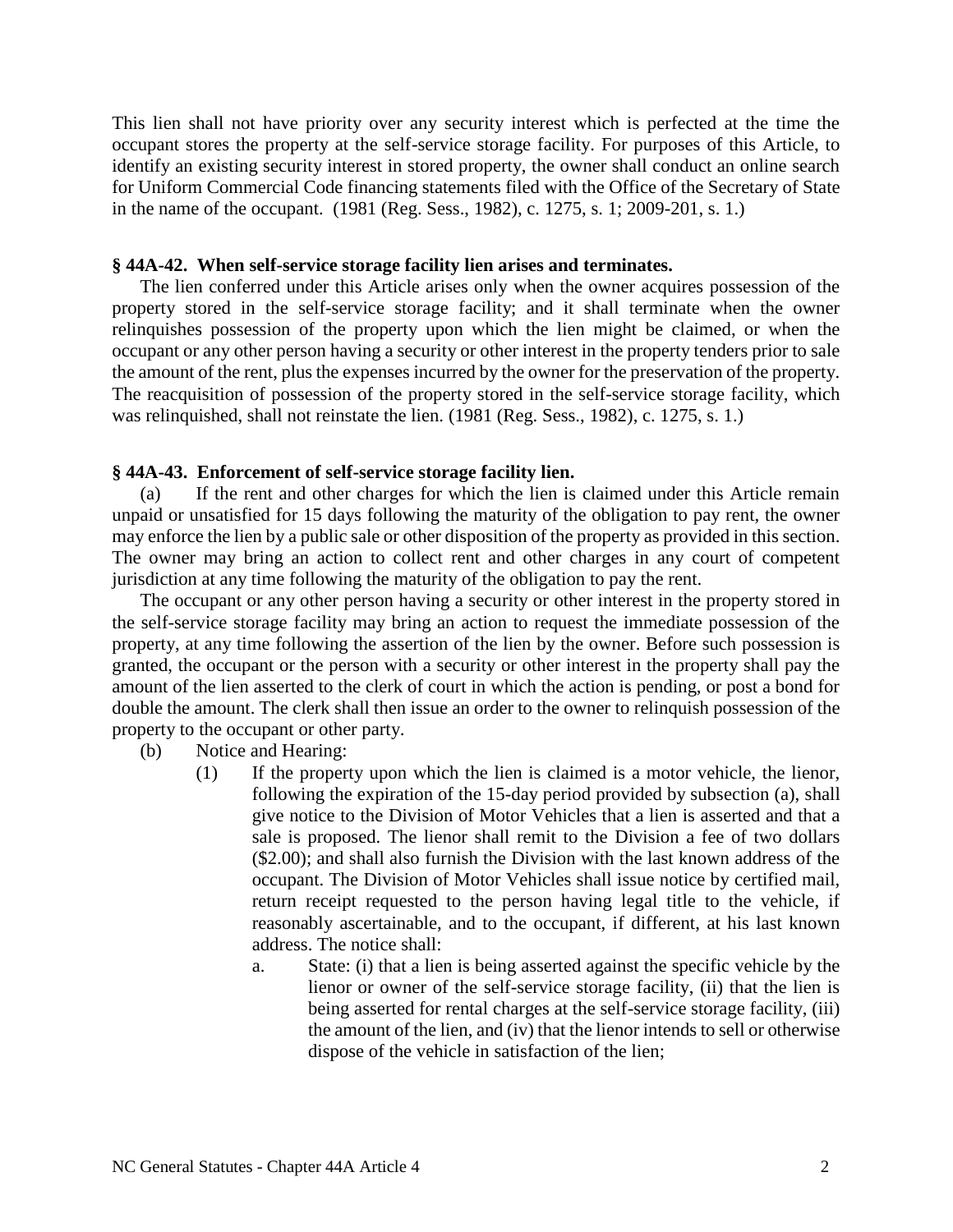- b. Inform the person having legal title and the occupant of their right to a judicial hearing at which a determination will be made as to the validity of the lien prior to a sale taking place; and
- c. State that the legal title holder and the occupant have a period of 10 days from the date of receipt of the notice in which to notify the Division of Motor Vehicles by certified mail, return receipt requested, that a hearing is desired to contest the sale of the vehicle pursuant to the lien.

The person with legal title or the occupant must, within 10 days of receipt of the notice from the Division of Motor Vehicles, notify the Division of his desire to contest the sale of the vehicle pursuant to the lien, and that the Division should so notify lienor.

Failure of the person with legal title or the occupant to notify the Division that a hearing is desired shall be deemed a waiver of the right to a hearing prior to sale of the vehicle against which the lien is asserted. Upon such failure, the Division shall so notify the lienor; the lienor may proceed to enforce the lien by a public sale as provided by this section; and the Division shall transfer title to the property pursuant to such sale.

If the Division is notified within the 10-day period provided in this section that a hearing is desired prior to the sale, the lien may be enforced by a public sale as provided in this section and the Division will transfer title only pursuant to the order of a court of competent jurisdiction.

- (1a) If the property upon which the lien is claimed is a motor vehicle, watercraft, or trailer, and rent and other charges related to the property remain unpaid or unsatisfied for 60 days following the maturity of the obligation to pay rent, the lienor may have the property towed. If a motor vehicle is towed as authorized in this subdivision, the lienor shall not be liable for the motor vehicle or any damages to the motor vehicle once the tower takes possession of the property.
- (2) If the property upon which the lien is claimed is other than a motor vehicle, watercraft, or trailer, the lienor following the expiration of the 15-day period provided by subsection (a) shall issue notice to the person having a security or other interest in the property, if reasonably ascertainable, and to the occupant, if different, at his last known address. Notice given pursuant to this subdivision shall be presumed delivered when it is properly addressed, first-class postage prepaid, and deposited with the United States Postal Service, or when it is sent by verified electronic mail to the occupant's last known address, if the occupant has made an election in the rental agreement to receive notice by electronic mail.

The notice shall:

- a. State: (i) that a lien is being asserted against the specific property by the lienor, (ii) that the lien is being asserted for rental charges at the self-service storage facility, (iii) the amount of the lien, and (iv) that the lienor intends to sell or otherwise dispose of the property in satisfaction of the lien;
- b. Provide a brief and general description of the personal property subject to the lien. The description shall be reasonably adequate to permit the person notified to identify it, except that any container including, but not limited to, a trunk, valise, or box that is locked, fastened, sealed, or tied in a manner which deters immediate access to its contents may be described as such without describing its contents;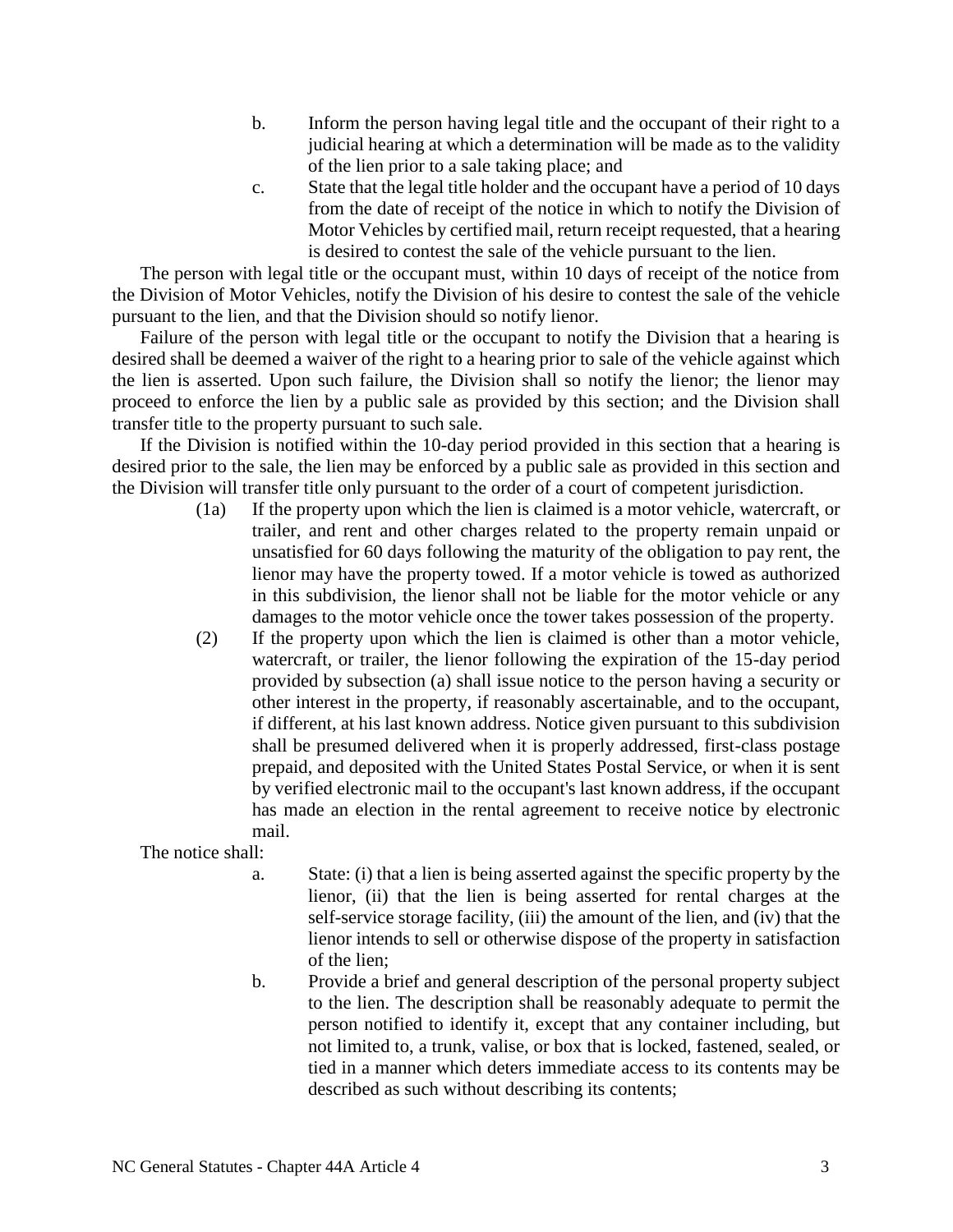- c. Inform the person with a security or other interest in the property and occupant, if different, of their right to a judicial hearing at which a determination will be made as to the validity of the lien prior to a sale taking place;
- d. State that the person with a security or other interest in the property or the occupant, if different, has a period of 10 days from the date of the mailing of the notice to notify the lienor by registered, or certified mail, return receipt requested, that a hearing is desired, and that if the legal title holder or occupant wishes to contest the sale of his property pursuant to the lien he should notify the lienor that a hearing is desired.

The person with a security or other interest in the property or the occupant must, within 10 days from the date of the mailing of the notice from the lienor, notify the lienor of his desire for a hearing, and state whether or not he wishes to contest the sale of the property pursuant to the lien.

Failure of the person with a security or other interest in the property, or the occupant to notify the lienor that a hearing is desired shall be deemed a waiver of the right to a hearing prior to the sale of the property against which the lien is asserted. Upon such failure the lienor may proceed to enforce the lien by a public sale as provided by this section. Upon the expiration of the 10-day notice, the occupant's tenancy shall be terminated, and the lienor may move the occupant's property to another place of safekeeping.

If the lienor is notified, within the 10-day period as provided by this section, that a hearing is desired prior to the sale, the lien may be enforced by a public sale as provided in this section only pursuant to the order of a court of competent jurisdiction.

- (c) Public Sale.
	- (1) Not less than 20 days prior to sale by public sale the lienor:
		- a. Shall cause notice to be delivered by certified mail to the person having a security interest in the property if reasonably ascertainable, and to the occupant at the occupant's last known address by certified mail or by verified electronic mail if the occupant has made an election in the rental agreement to receive notice by electronic mail. Notice given by certified mail pursuant to this subdivision shall be presumed delivered when it is properly addressed, first-class postage prepaid, and deposited with the United States Postal Service. Notice given by verified electronic mail pursuant to this subdivision shall be presumed delivered when it is transmitted.
		- b. Repealed by Session Laws 2009-201, s. 1, effective October 1, 2009.
	- (1a) Not less than five days prior to sale by public sale, the lienor shall publish notice of sale either (i) in a newspaper of general circulation in the county where the sale is to be held or (ii) in any other commercially reasonable manner. The manner of advertisement shall be deemed commercially reasonable if at least three independent bidders attend the sale at the time and place advertised and the sale is otherwise consistent with the definition set out in G.S. 25-9-627.
	- (2) Repealed by Session Laws 2013-239, s. 2, effective October 1, 2013.
	- (2a) The sale shall be conducted in a commercially reasonable manner, as defined in G.S. 25-9-627, including offering property to an audience of bidders through an online, publicly accessible auction Web site. If the sale is a live auction conducted at the facility, the nearest suitable place where the property is held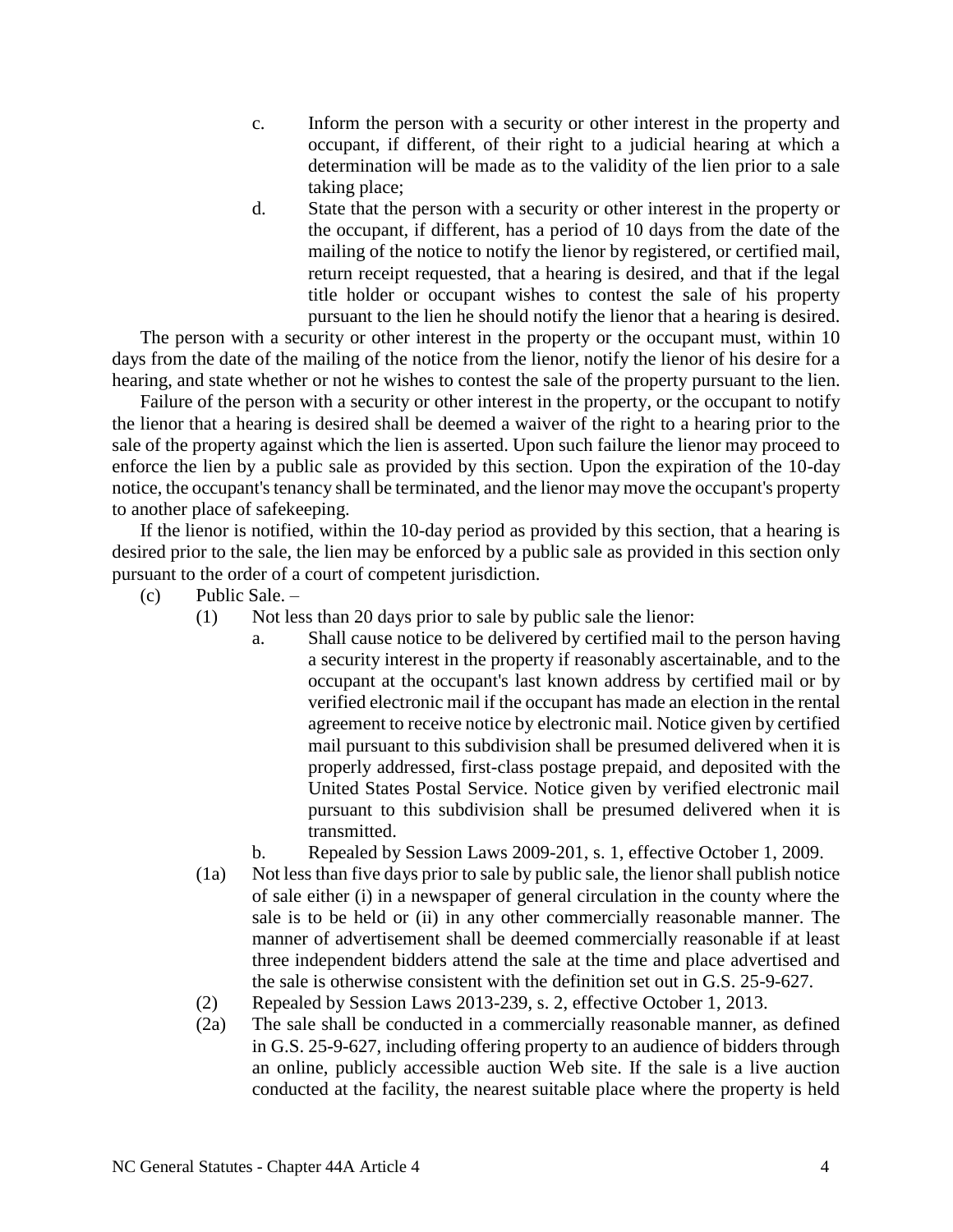or stored, or in the county where the obligation secured by the lien was contracted for, the sale must be held on a day other than Sunday and between the hours of 9:00 A.M. and 4:00 P.M. A lienor may purchase at public sale.

(3) Repealed by Session Laws 2013-239, s. 2, effective October 1, 2013.

(d) Repealed by Session Laws 2013-239, s. 2, effective October 1, 2013. (1981 (Reg. Sess., 1982), c. 1275, s. 1; 2006-264, s. 38.5; 2009-201, s. 1; 2012-175, s. 12(c); 2013-239, s. 2.)

# **§ 44A-44. Right of redemption; good faith purchaser's right; disposition of proceeds; lienor's liability.**

(a) Before the sale authorized by G.S. 44A-43, or other disposition of the property, the occupant may pay the amount necessary to satisfy the lien plus the reasonable expenses incurred by the owner for the preservation of the property and thereby redeem the property. Upon receipt of such payment, the owner shall return the personal property to the occupant; and thereafter shall have no further claim against such personal property on account of the lien which was asserted. The partial payment of rent or other charges shall not satisfy the lien or stop or delay the owner's right to sell the occupant's property unless the owner agrees to satisfaction or a stop or delay in a writing signed by the owner.

(b) A purchaser in good faith, and without knowledge of any defect in the sale of the personal property sold to satisfy a lien provided for in this Article takes the property free of any rights of persons against whom the lien was valid.

(c) Proceeds of a sale under this section shall be applied as follows:

- (1) Payment of reasonable expenses incurred in connection with the sale;
- (2) Payment of the obligation secured by any security interest that was perfected at the time the occupant stored the property at the self-service storage facility;
- (3) Payment of the obligation secured by the self-service storage facility lien;
- (4) Any balance shall be paid to the occupant or other person lawfully entitled thereto; but if such person cannot be found, the balance shall be paid to the clerk of superior court of the county in which the sale took place, to be held by the clerk for the person entitled thereto.

(d) If the lienor fails to comply substantially with any of the provisions of this section, he shall be liable to the occupant or any other party injured by such noncompliance in the sum of one hundred dollars (\$100.00), together with reasonable attorney's fees as awarded by the court. Damages provided by this section shall be in addition to actual damages to which any party is otherwise entitled. (1981 (Reg. Sess., 1982), c. 1275, s. 1; 2009-201, s. 1.)

# **§ 44A-44.1. Possession vested in occupant.**

Unless the rental agreement specifically provides otherwise, the exclusive care, custody, and control of all personal property stored in a storage space at a self-service storage facility shall remain vested in the occupant until the property is sold as provided in this Article or otherwise disposed of. The owner of a self-service storage facility is a commercial landlord who rents space. Unless the rental agreement specifically provides otherwise, while the personal property remains on the owner's premises, the owner is liable for damage caused by the intentional acts or negligence of the owner or the owner's employees. (2009-201, s. 1.)

# **§ 44A-45. Article is supplemental to lien created by contract.**